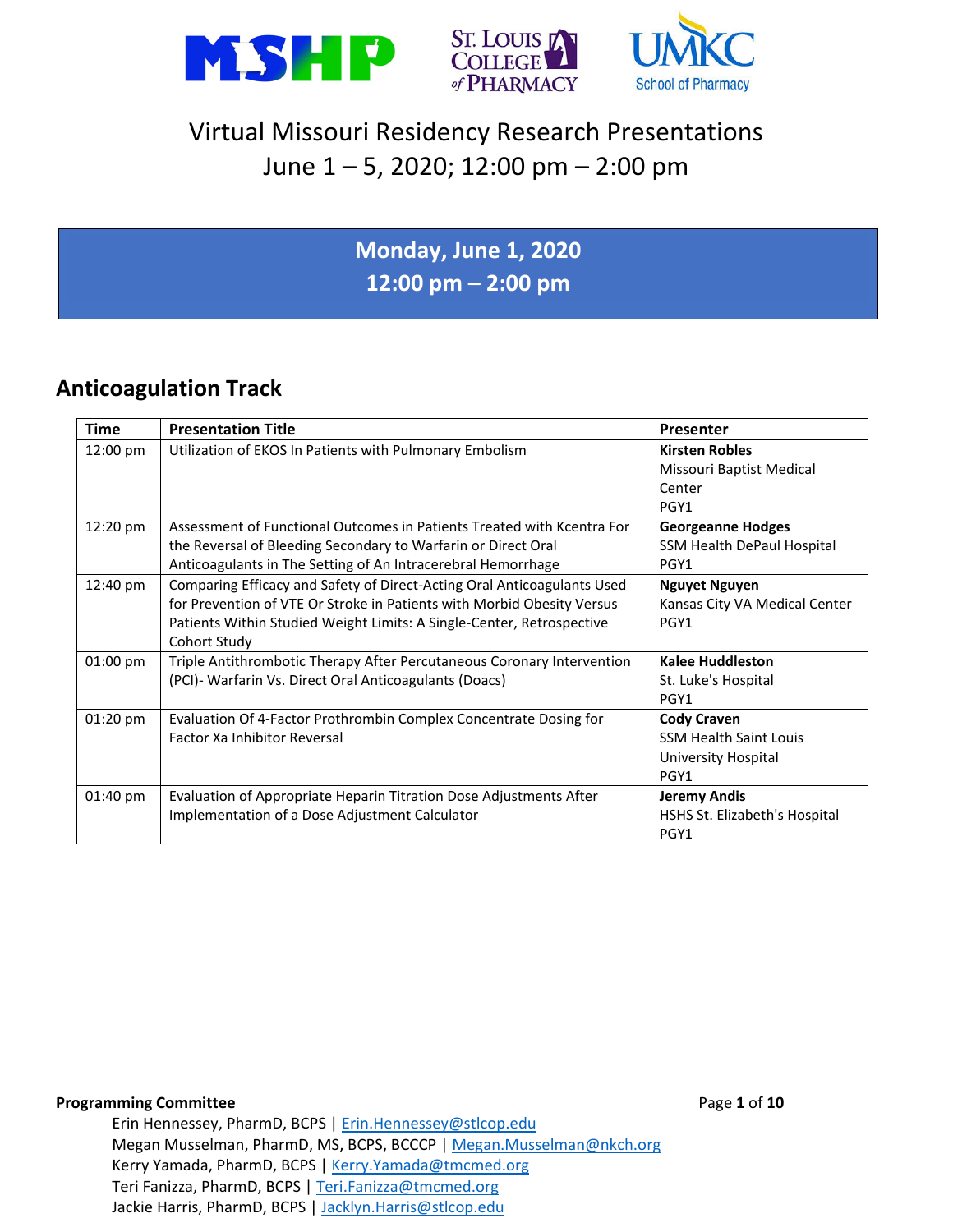

#### **Endocrine Track**

| <b>Time</b>        | <b>Presentation Title</b>                                                 | Presenter                       |
|--------------------|---------------------------------------------------------------------------|---------------------------------|
| 12:00 pm           | Evaluation of Glycemic Management in Hospitalized, Non-Critical, Type 2   | Caitlynn Tabaka                 |
|                    | <b>Diabetic Patients</b>                                                  | <b>Cox Medical Center South</b> |
|                    |                                                                           | PGY1                            |
| 12:20 pm           | Impact of A Pharmacist-Implemented Protocol on Calcium Monitoring and     | <b>Rachel Kiehne</b>            |
|                    | Safety Outcomes with Denosumab Use in Ambulatory Patients                 | Mercy Hospital St. Louis        |
|                    |                                                                           | PGY1                            |
| 12:40 pm           | Evaluation of Weight Loss with Insulin and Sodium-Glucose Cotransporter-  | <b>Lourdes Vega</b>             |
|                    | 2 Inhibitors or Glucagon-Like Peptide-1 Receptor Agonists in Medically    | St. Louis County Department of  |
|                    | Underserved Patients with Type 2 Diabetes                                 | <b>Public Health</b>            |
|                    |                                                                           | PGY1                            |
| $01:00 \text{ pm}$ | Evaluation of Hypoglycemic Events and Complications in Treating Diabetic  | <b>Shannon Jones</b>            |
|                    | Ketoacidosis (DKA) And Hyperosmolar Hyperglycemic Syndrome (HHS) For      | Mercy Hospital St. Louis        |
|                    | Patients with Impaired Renal Function                                     | PGY1                            |
| 01:20 pm           | Management of Oral Antihyperglycemic Medications During General           | <b>Meredith Vigneaux</b>        |
|                    | <b>Hospital Admission</b>                                                 | Mercy Hospital - Springfield    |
|                    |                                                                           | PGY1                            |
| 01:40 pm           | A Retrospective Evaluation of Glycemic Effects in Veterans with Type 2    | <b>Lauren Wilde</b>             |
|                    | Diabetes After Addition of SGLT2 Inhibitors Or GLP-1 Receptor Agonists to | Kansas City VA Medical Center   |
|                    | Basal-Bolus Insulin Regimens                                              | PGY2 Ambulatory Care            |

**Programming Committee Page 2** of 10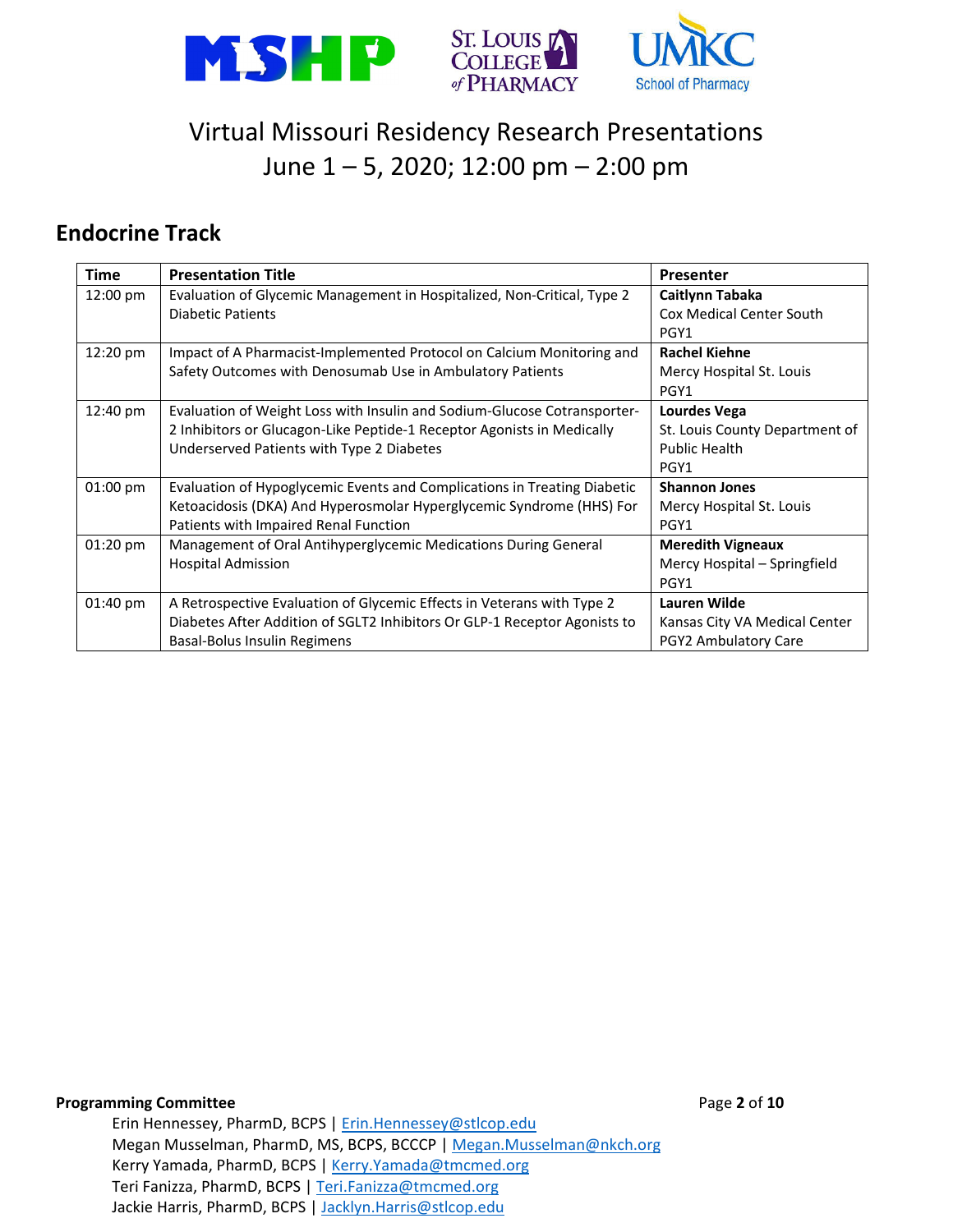





**Tuesday, June 2, 2020 12:00 pm – 2:00 pm**

### **Hematology/Oncology/Transplant/Surgery Track**

| <b>Time</b>        | <b>Presentation Title</b>                                                  | Presenter                      |
|--------------------|----------------------------------------------------------------------------|--------------------------------|
| 12:00 pm           | Impact of A Standardized Pharmacist-Led Intervention to Promote            | Ana Pellumbi                   |
|                    | Guideline-Directed Empiric Use of Vancomycin in Adult Patients with        | North Kansas City Hospital     |
|                    | Febrile Neutropenia                                                        | PGY1                           |
| $12:20 \text{ pm}$ | Effect of Vitamin K Administration in Cirrhotic Patients with Coagulopathy | <b>Emily Shor</b>              |
|                    |                                                                            | VA St. Louis Health Care       |
|                    |                                                                            | System                         |
|                    |                                                                            | <b>PGY2 Internal Medicine</b>  |
| 12:40 pm           | Evaluation of Thymoglobulin in Allogeneic Stem Cell Transplant             | Joshua Knebel                  |
|                    |                                                                            | <b>SSM Health Saint Louis</b>  |
|                    |                                                                            | University Hospital            |
|                    |                                                                            | PGY1                           |
| 01:00 pm           | Sugammadex Versus Conventional Neuromuscular Blockade Reversal on          | David Gajewski                 |
|                    | Surgical Throughput Times: A Retrospective Review                          | <b>Research Medical Center</b> |
|                    |                                                                            | PGY1                           |
| $01:20$ pm         |                                                                            |                                |
| $01:40 \text{ pm}$ |                                                                            |                                |

**Programming Committee** Page **3** of **10**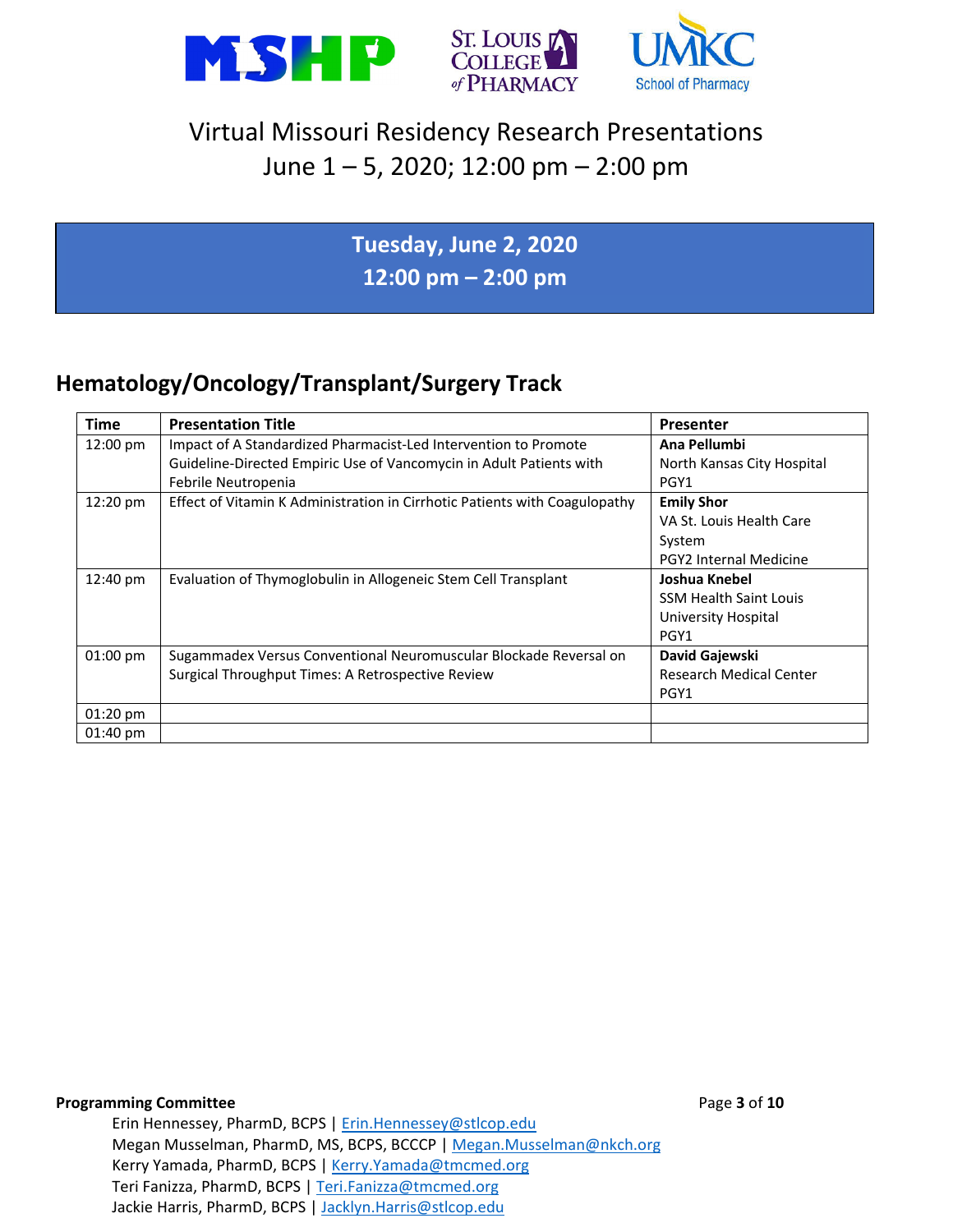

#### **Pediatrics/Womens Health/Geriatrics Track**

| <b>Time</b>        | <b>Presentation Title</b>                                                | <b>Presenter</b>              |
|--------------------|--------------------------------------------------------------------------|-------------------------------|
| 12:00 pm           | Clinical Pharmacist Impact on Deprescribing Utilizing the Vione          | <b>Farrah Zonoozi</b>         |
|                    | Methodology Within a Kansas City Geriatric Clinic.                       | Kansas City VA Medical Center |
|                    |                                                                          | PGY1                          |
| 12:20 pm           | Effects of SBS And CAPD Scores on Sedation and Delirium in the PICU      | <b>Sarah Mooney</b>           |
|                    |                                                                          | Mercy Hospital St. Louis      |
|                    |                                                                          | PGY1                          |
| 12:40 pm           | Impact on Pharmacist Intervention on Psychiatric Conditions in Pregnancy | <b>Emily Henningsen</b>       |
|                    |                                                                          | SSM Health – St. Mary's       |
|                    |                                                                          | Hospital                      |
|                    |                                                                          | <b>PGY2 Ambulatory Care</b>   |
| $01:00 \text{ pm}$ |                                                                          |                               |
| $01:20 \text{ pm}$ |                                                                          |                               |
| $01:40 \text{ pm}$ |                                                                          |                               |

**Programming Committee Programming Committee**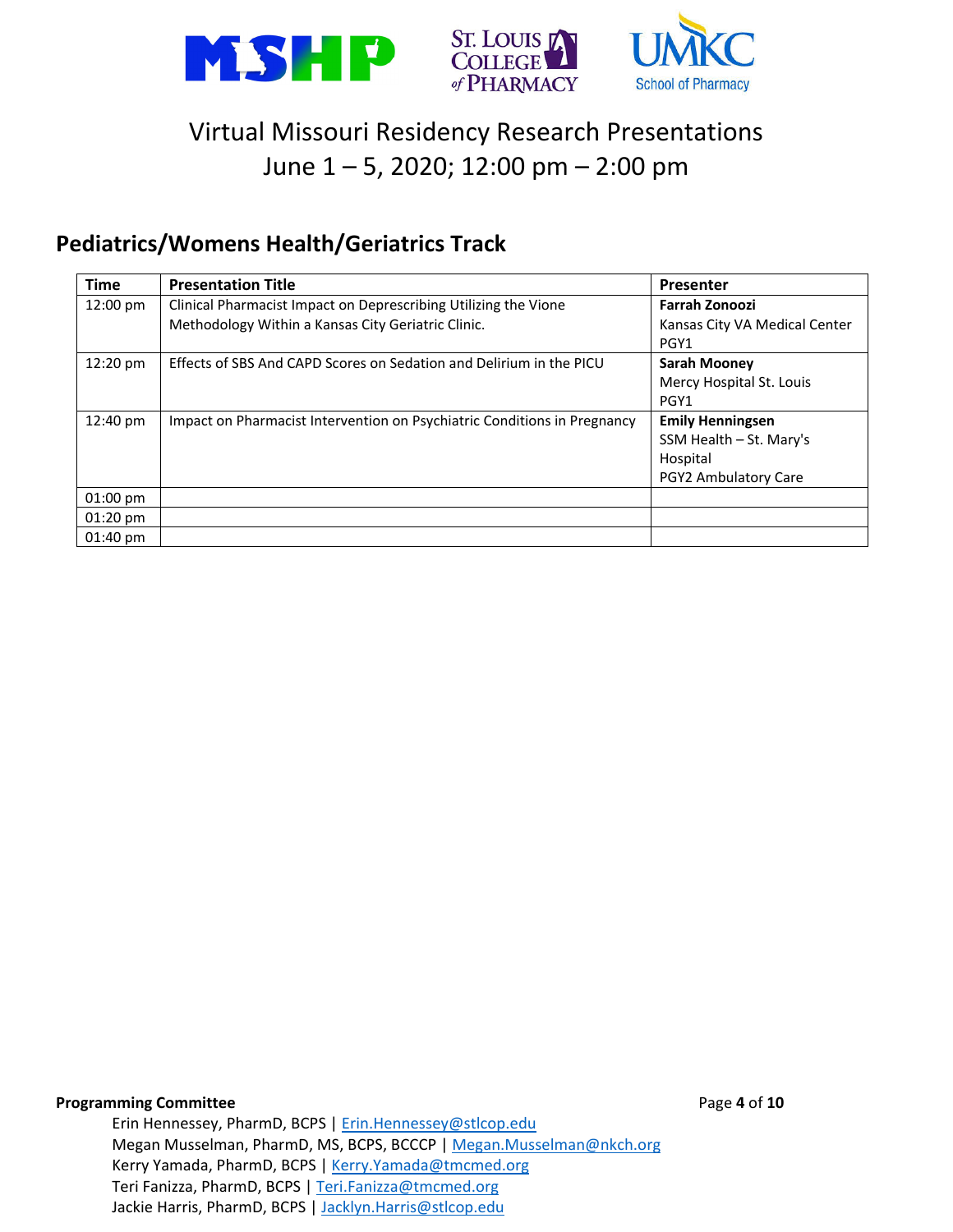





## **Wednesday, June 3, 2020 12:00 pm – 2:00 pm**

### **Cardiology Track**

| <b>Time</b>        | <b>Presentation Title</b>                                                  | Presenter                       |
|--------------------|----------------------------------------------------------------------------|---------------------------------|
| $12:00 \text{ pm}$ | Tolerability of Target Doses of Metoprolol Vs. Carvedilol in Patients with | Ara Gharabagi                   |
|                    | Heart Failure with Reduced Ejection Fraction                               | Missouri Baptist Medical        |
|                    |                                                                            | Center                          |
|                    |                                                                            | PGY1                            |
| 12:20 pm           | Renin-Angiotensin-Aldosterone System Antagonist Withdrawal in Type 1       | <b>Daniel Ilges</b>             |
|                    | Cardiorenal Syndrome                                                       | <b>SSM Health Saint Louis</b>   |
|                    |                                                                            | University Hospital             |
|                    |                                                                            | PGY1                            |
| 12:40 pm           | Evaluation of The Impact of Chronic Kidney Disease on Occurrence of        | <b>Allison Wicker</b>           |
|                    | Major Adverse Cardiovascular Events in Patients on Dual Antiplatelet       | VA St. Louis Health Care        |
|                    | Therapy Post-Acute Coronary Syndrome Resulting in Percutaneous             | System                          |
|                    | Coronary Intervention                                                      | PGY1                            |
| 01:00 pm           | Assessing the Potential Need for A Multidisciplinary Outpatient Diuresis   | <b>Brooke Lucas</b>             |
|                    | Clinic to Prevent Heart Failure Readmissions                               | SSM Health - St. Clare Hospital |
|                    |                                                                            | PGY1                            |
| 01:20 pm           | Impact of Pharmacist-Led Medication Education on Heart Failure             | <b>Kristina Milewski</b>        |
|                    | <b>Readmission Rates</b>                                                   | <b>Research Medical Center</b>  |
|                    |                                                                            | PGY1                            |
| $01:40 \text{ pm}$ | Efficacy of Liposomal Bupivacaine for Sternotomy and Coronary Artery       | Janki Patel                     |
|                    | Bypass Graft (CABG) And/Or Valve Surgery                                   | St. Luke's Hospital             |
|                    |                                                                            | PGY1                            |

#### **Programming Committee Programming Committee**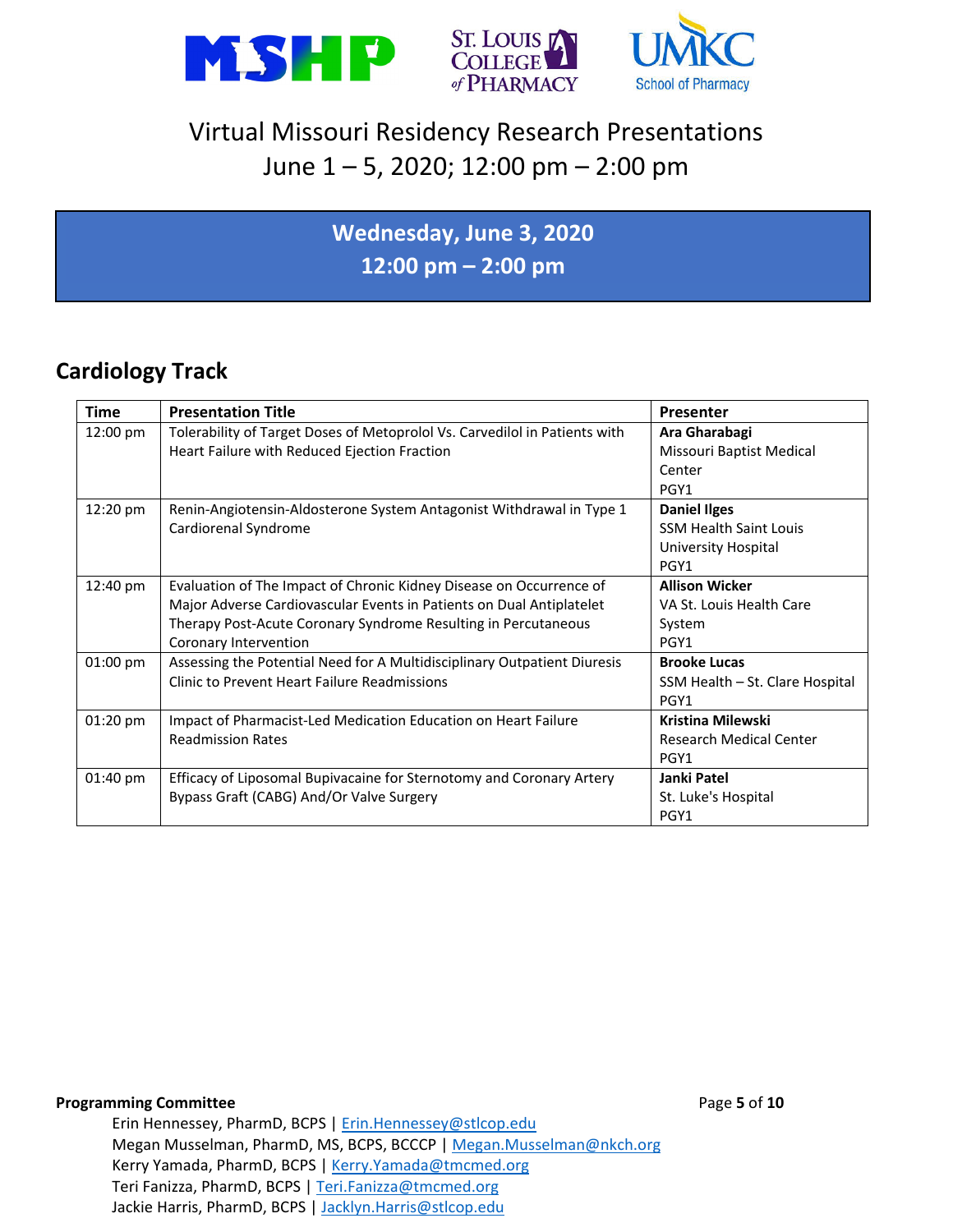

#### **Infectious Diseases Track #1**

| <b>Time</b>        | <b>Presentation Title</b>                                                  | <b>Presenter</b>             |
|--------------------|----------------------------------------------------------------------------|------------------------------|
| 12:00 pm           | Evaluation of Antimicrobial Therapy for Uncomplicated Cystitis in The      | Jamie Voigtmann              |
|                    | <b>Emergency Department</b>                                                | Christian Hospital           |
|                    |                                                                            | PGY1                         |
| 12:20 pm           | Impact of An Automated Sepsis Alert on Empiric Antibiotics                 | <b>Alexander Stumphauzer</b> |
|                    |                                                                            | Mercy Hospital St. Louis     |
|                    |                                                                            | PGY1                         |
| 12:40 pm           | Impact of Pharmacy-Led Evaluation of Empirical Antibiotic Prescribing in   | <b>Megan Moore</b>           |
|                    | <b>Antibiotic Allergic Patients</b>                                        | North Kansas City Hospital   |
|                    |                                                                            | PGY1                         |
| $01:00 \text{ pm}$ | Development and Validation of a Vancomycin Protocol That Utilizes          | John Talili                  |
|                    | Calculated Area Under the Curve-Based Dosing                               | Southeast Hospital           |
|                    |                                                                            | PGY1                         |
| $01:20$ pm         | Outpatient Prescribing of Fluoroquinolones for Uncomplicated Cystitis in A | Leslie Young                 |
|                    | <b>Community Healthcare System</b>                                         | Southeast Hospital           |
|                    |                                                                            | PGY1                         |
| $01:40 \text{ pm}$ | Implementation of A Pharmacist Discharge Culture Follow-Up Service in      | <b>James Falconer</b>        |
|                    | The Urgent Care Setting                                                    | Cox Medical Center Branson   |
|                    |                                                                            | PGY1                         |

**Programming Committee Page 6** of **10**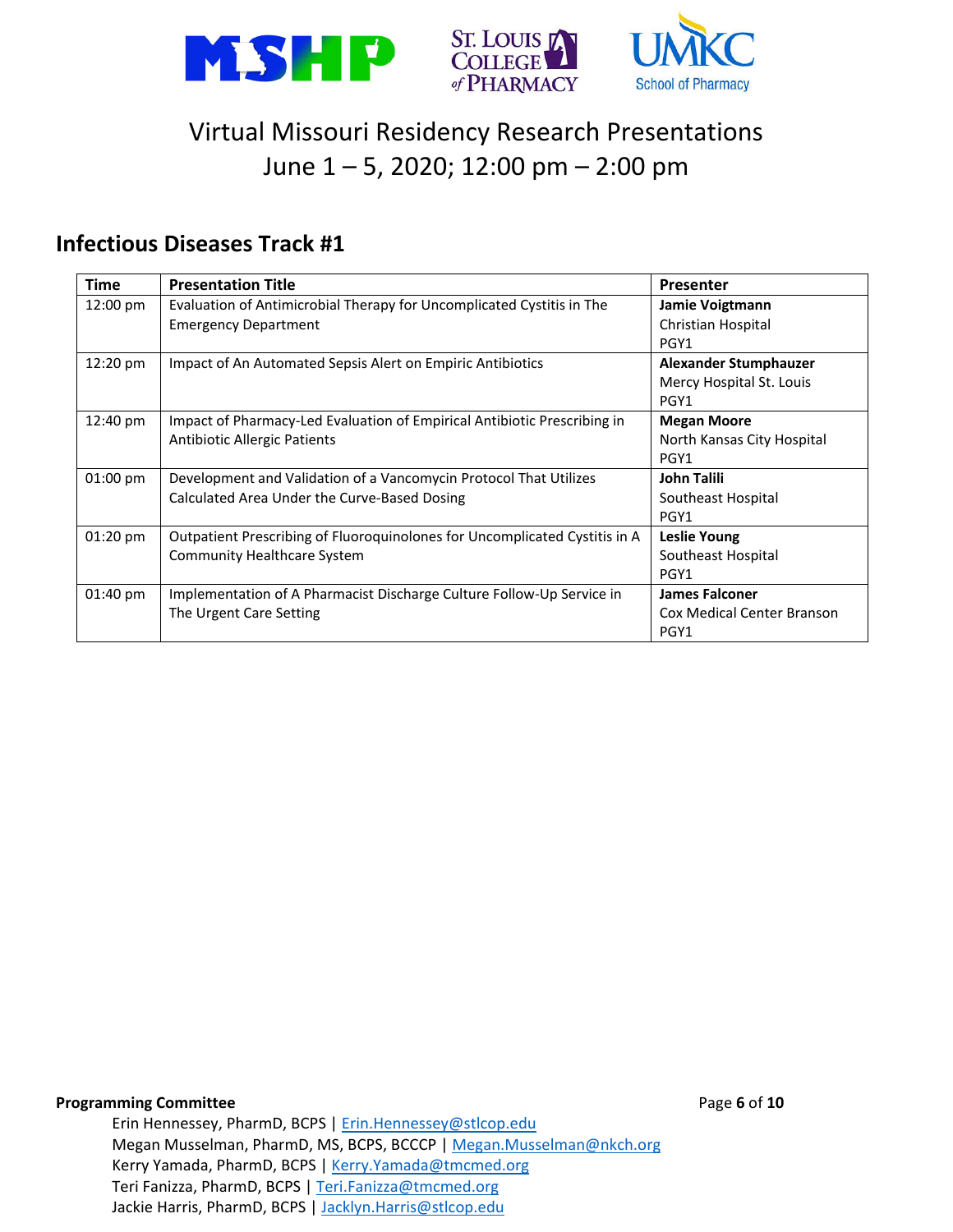





### **Thursday, June 4, 2020 12:00 pm – 2:00 pm**

### **Pulmonology/Psychiatry Track**

| <b>Time</b> | <b>Presentation Title</b>                                                                                                                                                              | Presenter                                                                   |
|-------------|----------------------------------------------------------------------------------------------------------------------------------------------------------------------------------------|-----------------------------------------------------------------------------|
| 12:00 pm    | Assessing the Impact of Pharmacist-Led Medication Group on Healthcare<br>Utilization Outcomes in Psychiatric Inpatients                                                                | <b>Hannah Norris</b><br>Mercy Hospital - Springfield<br>PGY1                |
| 12:20 pm    | Comparing the Efficacy of Dexmedetomidine Monotherapy to Continuous<br>Infusion Fentanyl in The Treatment of Pain in Intubated Patients                                                | <b>Timothy Cruz</b><br>St. Elizabeth's Hospital<br>PGY1                     |
| 12:40 pm    | Impact of Haloperidol as Adjunct Therapy in Patients with Intractable<br>Migraine                                                                                                      | <b>Justin Xu</b><br>St. Luke's Hospital<br>PGY1                             |
| $01:00$ pm  | Comparative Efficacy of Macrolides Vs. Fluoroquinolones in The<br>Outpatient Treatment of Acute Exacerbations in Patients with COPD After<br>Initial Treatment Failure with Macrolides | <b>Ashleigh Wallace-Lacey</b><br>VA St. Louis Health Care<br>System<br>PGY1 |
| $01:20$ pm  | How to Manage Lower Respiratory Infections Like A Pro: The Utility of<br>Procalcitonin                                                                                                 | Julia Wu<br>SSM Health – St. Mary's<br>Hospital<br>PGY1                     |
| 01:40 pm    | Assessment of Antibiotic Choice in Patients Admitted with COPD<br>Exacerbation at Risk for Pseudomonas Aeruginosa Infection                                                            | <b>Tanner Bross</b><br><b>Cox Medical Center South</b><br>PGY1              |

#### **Programming Committee** *Programming Committee*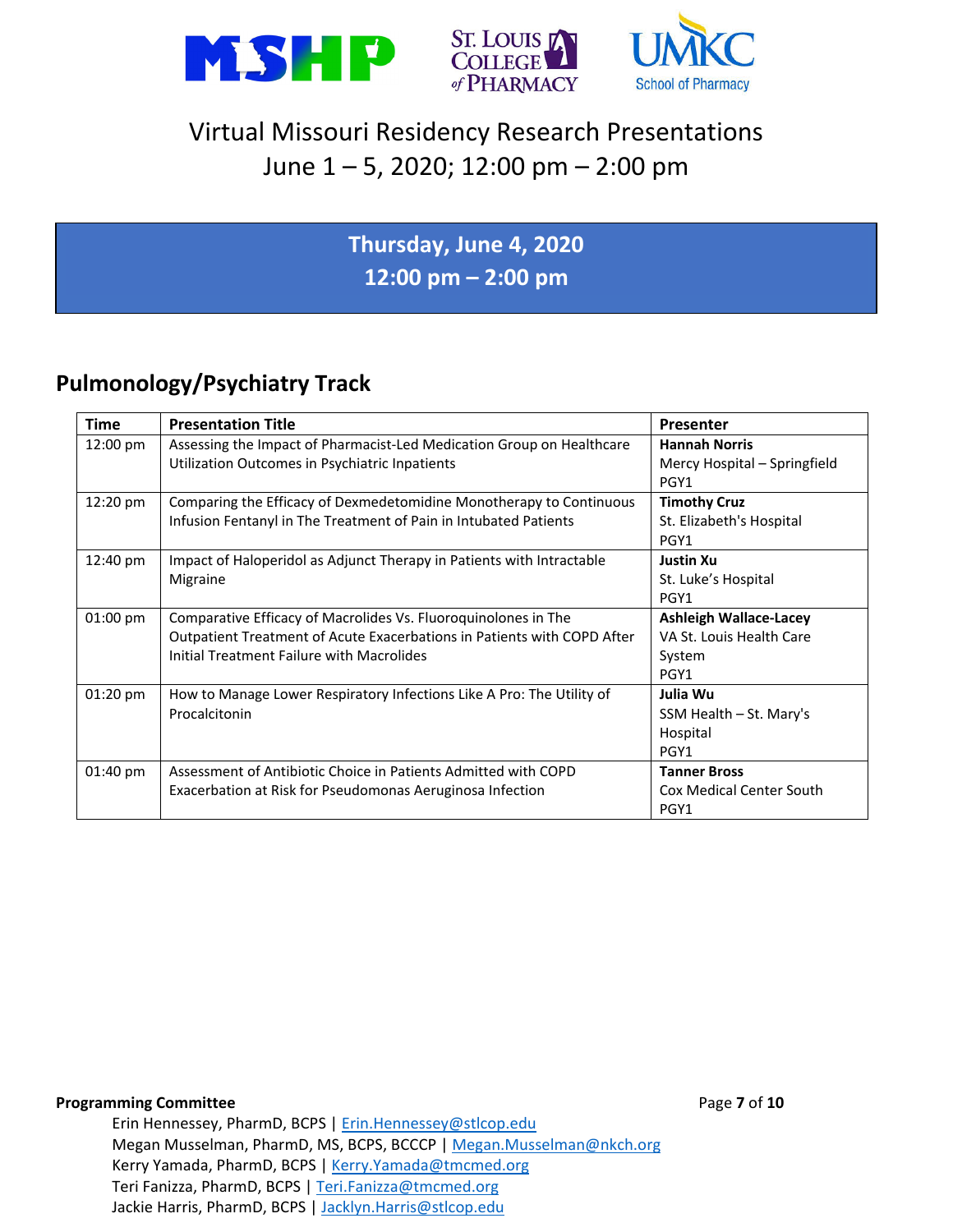

### **Critical Care/Emergency Medicine Track**

| <b>Time</b>        | <b>Presentation Title</b>                                                | Presenter                       |
|--------------------|--------------------------------------------------------------------------|---------------------------------|
| 12:00 pm           | A Comparison of Weight-Based Vs Traditional Nicardipine Dosing for The   | Zachary Moszczenski             |
|                    | Management of Hypertensive Emergencies                                   | Christian Hospital              |
|                    |                                                                          | PGY1                            |
| 12:20 pm           | Internal Validation of a Medication Therapy Management Scoring Index     | <b>Andrew Conner</b>            |
|                    | (Mtmsi) In A Community Hospital Intensive Care Unit                      | <b>Cox Medical Center South</b> |
|                    |                                                                          | <b>PGY2 Critical Care</b>       |
| 12:40 pm           | Evaluation of Procedural Neuromuscular Blockade Reversal Time with       | <b>Alex Metzger</b>             |
|                    | Sugammadex Versus Neostigmine Plus Glycopyrrolate                        | SSM Health DePaul Hospital      |
|                    |                                                                          | PGY1                            |
| $01:00 \text{ pm}$ | A Retrospective Analysis of Pharmacist Impact on Advanced                | <b>Whitney Lucas</b>            |
|                    | Cardiovascular Life Support (ACLS) Guideline Adherence and Outcomes      | Cox Medical Center South        |
|                    | During In-Hospital Cardiac Arrest                                        | PGY1                            |
| $01:20$ pm         | Comparing Early Versus Late Administration of Vasopressors in Septic     | Lauren Jacobsmeyer              |
|                    | Shock                                                                    | <b>SSM Health Saint Louis</b>   |
|                    |                                                                          | University Hospital             |
|                    |                                                                          | <b>PGY2 Critical Care</b>       |
| $01:40 \text{ pm}$ | Evaluation of A Pharmacist-Driven Stress Ulcer Prophylaxis Protocol in A | Kyle Stupca                     |
|                    | <b>Community Hospital Setting</b>                                        | Mercy Hospital - Springfield    |
|                    |                                                                          | PGY1                            |

**Programming Committee Programming Committee**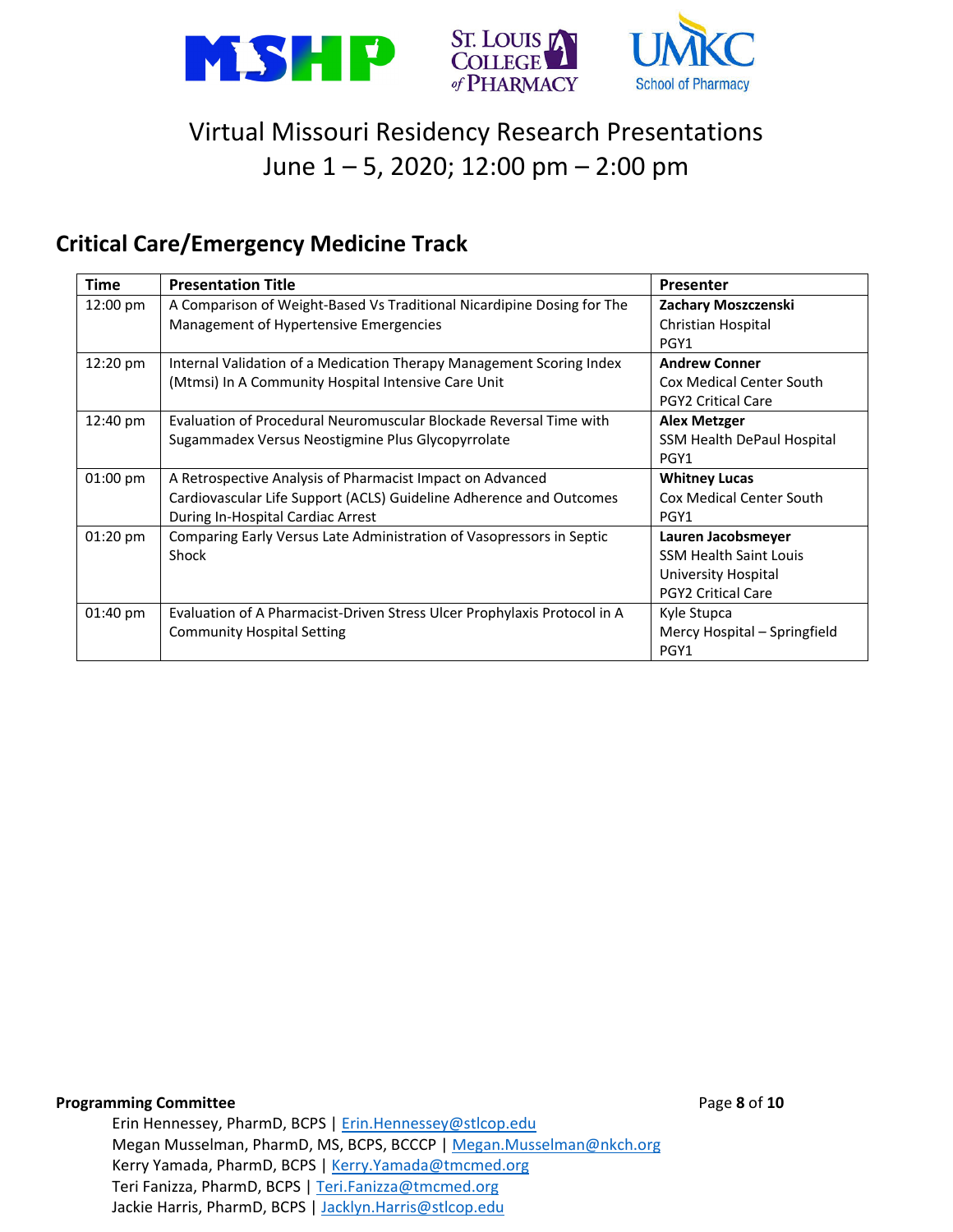





### **Friday, June 5, 2020 12:00 pm – 2:00 pm**

### **Infectious Diseases Track #2**

| <b>Time</b>        | <b>Presentation Title</b>                                                  | <b>Presenter</b>                |
|--------------------|----------------------------------------------------------------------------|---------------------------------|
| 12:00 pm           | Incidence of Acute Kidney Injury in Hospitalized Patients Receiving        | <b>Miriam Oguejiofor</b>        |
|                    | Vancomycin Alone, Vancomycin Plus Piperacillin-Tazobactam, Or              | Mercy Hospital - Joplin         |
|                    | Vancomycin Plus Cefepime                                                   | PGY1                            |
| 12:20 pm           | Efficacy and Safety of Dalbavancin And Oritavancin In the Treatment of     | Vanessa Brown                   |
|                    | <b>Gram-Positive Infections</b>                                            | VA St. Louis Health Care        |
|                    |                                                                            | System                          |
|                    |                                                                            | PGY1                            |
| 12:40 pm           | Treatment Duration of Antibiotics for Sacral Osteomyelitis After Skin Flap | <b>Emily Frye</b>               |
|                    | Procedure                                                                  | VA St. Louis Health Care        |
|                    |                                                                            | System                          |
|                    |                                                                            | PGY1                            |
| $01:00$ pm         | Comparison of Glycopeptide Or Lipopeptide Versus Beta-Lactam for The       | Angela Kaucher                  |
|                    | Treatment of Enterococcus Faecalis Bacteremia: A National Retrospective    | Kansas City VA Medical Center   |
|                    | <b>Cohort Study of Veterans Affairs Patients</b>                           | PGY2 Infectious Diseases        |
| 01:20 pm           | Impact of Pharmacist Intervention with Rapid Blood Culture Identification  | <b>Diego Rios</b>               |
|                    | (BCID) Results in Antibiotic Stewardship                                   | Mercy Hospital - Joplin         |
|                    |                                                                            | PGY1                            |
| $01:40 \text{ pm}$ | Impact of Accelerate Pheno System on Time to De-Escalation of              | <b>Caroline Powers</b>          |
|                    | <b>Antimicrobial Therapy</b>                                               | VA St. Louis Health Care        |
|                    |                                                                            | System                          |
|                    |                                                                            | <b>PGY2 Infectious Diseases</b> |

#### **Programming Committee Programming Committee**